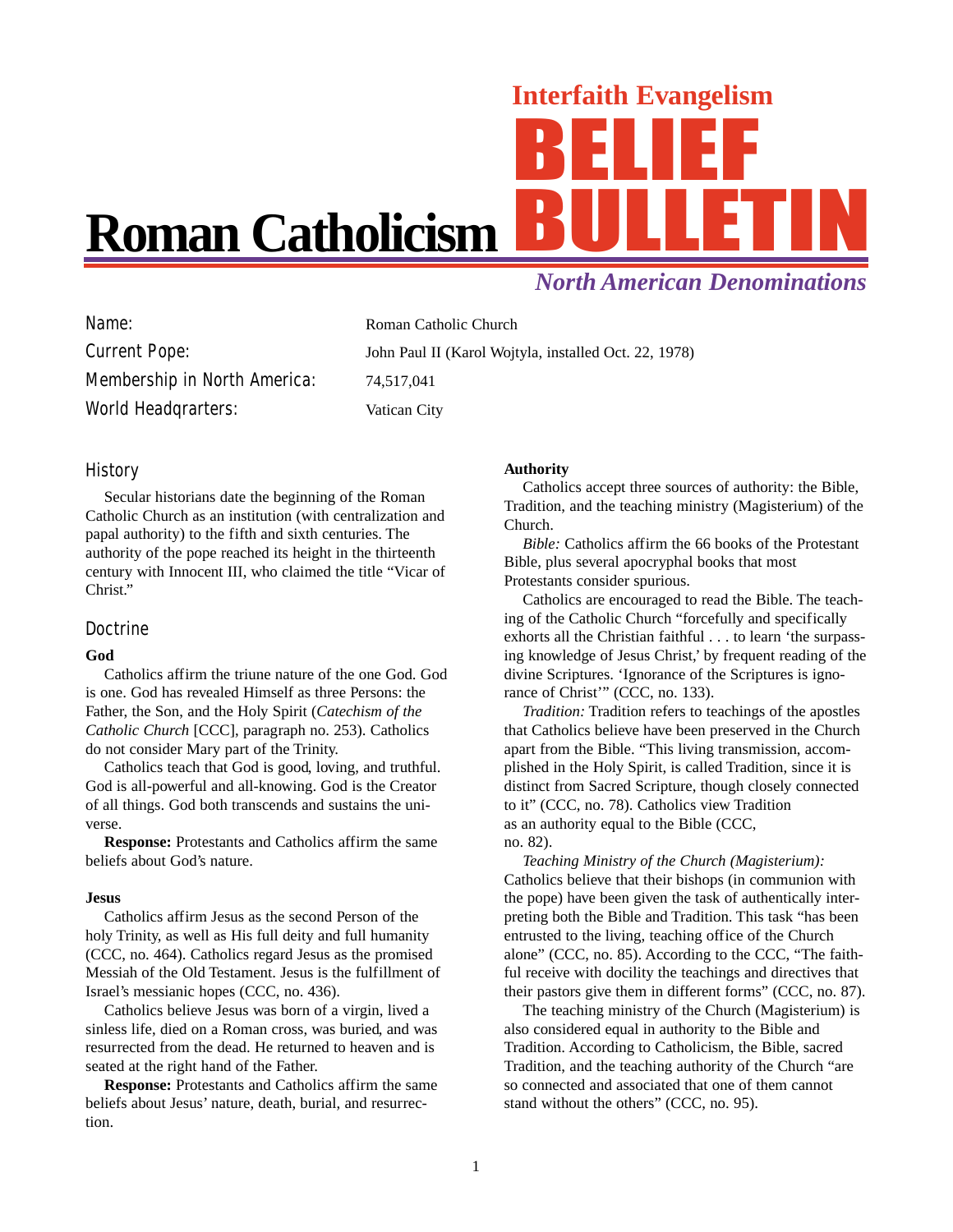**Response:** Catholics are correct to encourage people to read the Bible (2 Tim. 3:15-17). However, the Apocrypha should be rejected. These additions are uninspired and spurious. The Jews of Palestine never accepted the inspiration of these books. Also, Jesus never quoted the Apocrypha. The Apocrypha defends dishonesty and deceit (Tobit 5:4-13; Judith 9:10,13) and teaches that salvation depends on deeds of virtue (Tobit 4:10-11; 12:9; Ecclesiasticus 3:30).

The Bible teaches that the Holy Spirit enables people to understand God's Word (Ps. 119:99-105,130; Luke 24:44-45; John 16:13; 17:17; Eph. 6:17; Heb. 4:12). All religious teaching must be evaluated by comparing it with the Bible. The Bereans used the Scriptures to verify the truthfulness of the apostle Paul's teaching (Acts 17:11).

Moses and John warned of the danger of adding to or subtracting from Scripture (Deut. 4:2; Rev. 22:18-19). Jesus warned about the possibility of tradition perverting the intent of God's Word (Matt. 15:2-3,6; Mark 7:8-9,13). Paul informed the Colossians of the danger of being led astray by following "the tradition of men" (Col. 2:8). Peter reminded his readers that they had been redeemed from "vain conversation received by tradition" (1 Pet. 1:18). Neither the Tradition nor teaching authority (Magisterium) of the Catholic Church has an authority equal to the Scriptures. The Bible is the sole authority for matters of faith and practice.

#### **Mary**

Catholics believe that Mary "was totally preserved from the stain of original sin and she remained pure from all personal sin throughout her life" (CCC, no. 508). Catholics teach that Mary remained a virgin throughout her life. They also believe that at the end of her life she "was taken up body and soul into heavenly glory, and exalted by the Lord as Queen over all things" (CCC, no. 966). Catholics refer to Mary as "the Holy Mother of God" (CCC, no. 975). They view her as a co-mediator of God's grace and as a collaborator with the salvation of Jesus her son (CCC, nos. 510, 969, 973). According to Pope Paul VI, "The Church's devotion to the Blessed Virgin is intrinsic to Christian worship" (CCC, no. 971).

**Response:** Mary should be honored as a godly woman who was faithful to God. The Scriptures teach the virgin conception and birth of Jesus (Matt. 1:20-25). Unlike Catholic dogma, the Bible does not teach that Mary remained a virgin throughout her life (Ps. 69:8; Matt. 12:46; Mark 3:31; Luke 8:19; John 7:3). Nor does the Bible indicate that Mary was conceived without original sin or that she was bodily ascended into heaven (Luke 1:47). The Bible does not refer to Mary as the Holy Mother of God. The offering of adoration and prayers to Mary (and to other saints) is both unscriptural and wrong (Dan. 3:16-18; Rev. 19:10; 22:8-9).

#### **Sin**

The CCC defines sin as "an utterance, a deed, or a desire contrary to the eternal law" (CCC, no. 1871). Catholics distinguish between two types of sin. The two types of sin are mortal and venial (CCC, no. 1854). Mortal sin destroys the sanctifying grace of God within the individual and necessitates forgiveness through a sacrament of reconciliation (CCC, no. 1856). It causes exclusion from heaven and results in "the eternal death of hell" (CCC, no. 1861). Catholics classify a sin as mortal when it meets the following conditions: the sin is serious or "grave" (murder, adultery, stealing, bearing false witness, etc.), is committed with "full knowledge and complete consent" (CCC, nos. 1857-59). A venial sin is a sin that either is not serious or grave, or does not involve full knowledge or complete consent (CCC, no. 1862). Unlike mortal sin, venial sin does not destroy the saving grace of God in the individual. "Venial sin does not deprive the sinner of sanctifying grace, friendship with God, charity, and consequently eternal happiness" (CCC, no. 1863).

**Response:** The Bible does not teach the dual concept of mortal and venial sins. Apart from the saving grace of God, even the least serious sin will send a person to hell (Rom. 3:23; 6:23; Jas. 2:10). The Scripture also indicates that even the most serious sin is incapable of destroying the saving grace of God in the believer. This is why the true believer in Christ cannot lose salvation (John 10:27- 29).

#### **Sacraments**

There are seven sacraments in the Catholic Church: baptism, confirmation, Eucharist, penance, anointing of the sick, holy orders, and matrimony. "The seven sacraments are the signs and instruments by which the Holy Spirit spreads the grace of Christ the head throughout the Church which is his Body" (CCC, no. 774). Catholics believe that the sacraments actually "confer the grace that they signify" (CCC, no. 1127) and that their ordained priesthood "guarantees that it really is Christ who acts in the sacraments" (CCC, no. 1120). For believers, the sacraments of the Catholic Church "are necessary for salvation" (CCC, no. 1129).

*Baptism:* "The faithful are born anew by Baptism" (CCC, no. 1212). "Through Baptism we are freed from sin and reborn as sons of God; we become members of Christ" (CCC, no. 1213). Catholics baptize their children shortly after birth. "The Church and the parents would deny a child the priceless grace of becoming a child of God were they not to confer Baptism shortly after birth" (CCC, no. 1250). Catholics teach that "Baptism is necessary for salvation for those to whom the Gospel has been proclaimed and who have had the possibility of asking for this sacrament" (CCC, no. 1257). "By Baptism all sins are forgiven, original sin and all personal sins, as well as all punishment for sin" (CCC, no. 1263).